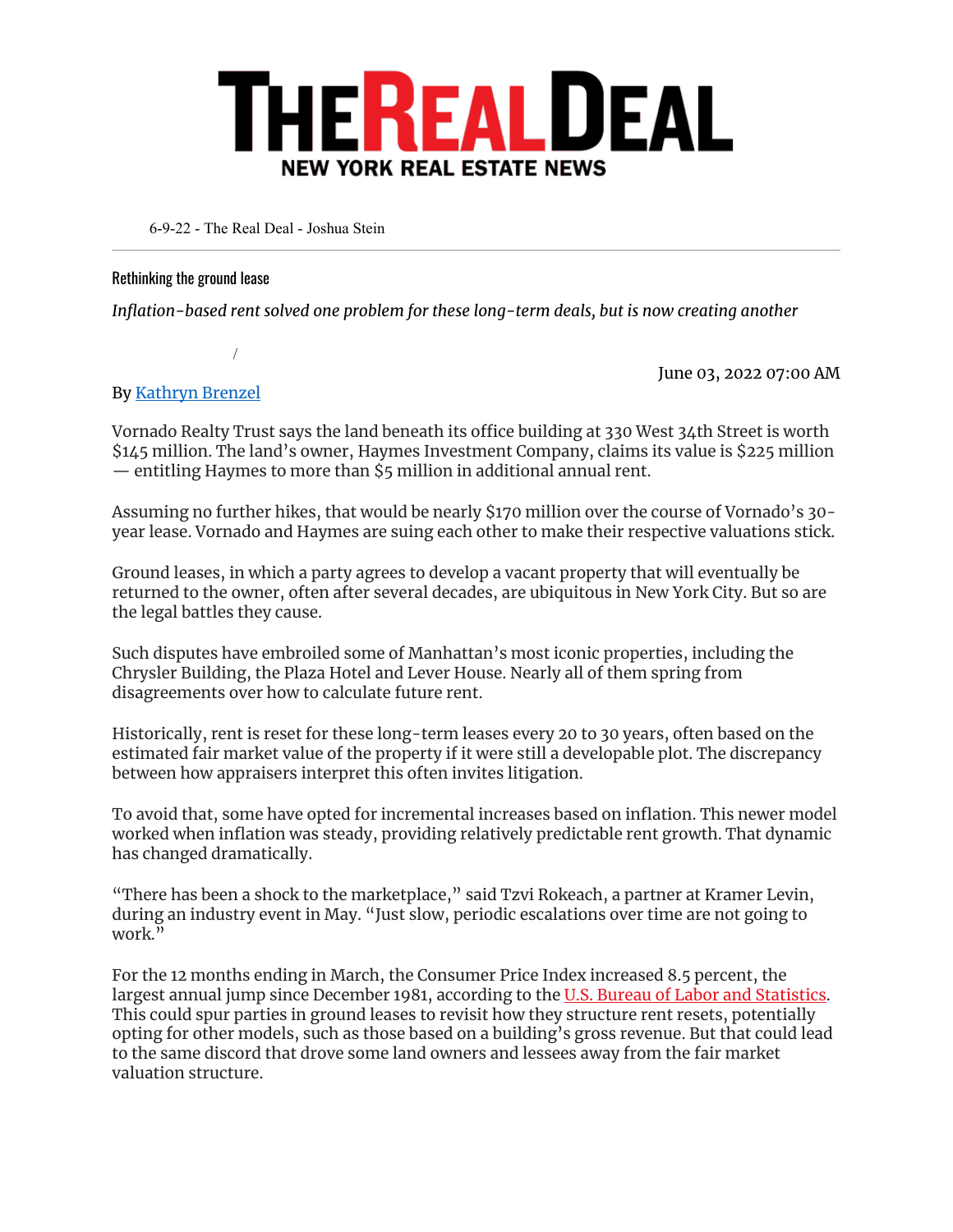"The problem is that it is fertile ground for disputes," said Joshua Stein, a commercial real estate attorney. "Any opening you leave, that is the opening that is going to screw you."

## Getting creative

With decades-long lead times, parties sometimes start fighting over impending rent hikes years in advance. The battle over the rent reset at 625 Madison Avenue, for example, has been [brewing for a few years,](https://therealdeal.com/2021/02/23/sl-green-ben-ashkenazy-duke-it-out-over-madison-avenue-office/) with the ground rent expected to jump from \$4.6 million to as much as \$50 million. The fight escalated in December when SL Green sued owner Ben Ashkenazy over the rent reset process.

At the office building One Penn, owner Vornado is staring down a significant rent reset in June 2023. On an [earnings call](https://seekingalpha.com/article/4506381-vornado-realty-trusts-vno-ceo-steven-roth-on-q1-2022-results-earnings-call-transcript) in May, CEO Steve Roth said the real estate investment trust expects its ground rent to jump to \$25 million to \$26 million, up from \$2.5 million. Roth noted, however, that the arbitration process will be different from the one with Haymes on West 34th Street and that Vornado can "easily handle" rent of \$26 million.

## "Any opening you leave, that is the opening that is going to screw you."

**JOSHUA STEIN, ATTORNEY ON CRAFTING LEASES** 

In the case of West 34th Street, Vornado has accused the appraiser, who selected the higher estimate put forward by the landlord's appraiser, of failing to disclose potential conflicts related to a business relationship.

Speaking generally, Adam Gilbert, a partner at Nixon Peabody who focuses on commercial litigation and real estate valuation issues, said disputes often arise from "less than crisp drafting" of leases. Market fluctuation can also affect valuations. After the economy collapsed in 2008, appraisers had few land sales for comparisons and turned to alternative methods to assess properties.

"In a stable marketplace, you will see perhaps less of a difference in valuation," Gilbert said.

As real estate investment trusts, Vornado and SL Green are limited in how they can negotiate rent resets, but some landlords and tenants have gotten creative. *Janice Mac Avoy*, a partner in Fried Frank's real estate litigation department, said appraisals based on the fair market value of the land can make it more difficult for the tenant to secure financing, given the threat of an unknown and potentially massive rent hike.

She said landlords and tenants have turned to alternatives in recent years, including flat percentage increases, as well as those based on CPI and gross revenue. She expects the current market uncertainty to drive more parties to try these and other models for new ground leases and when negotiating renewals.